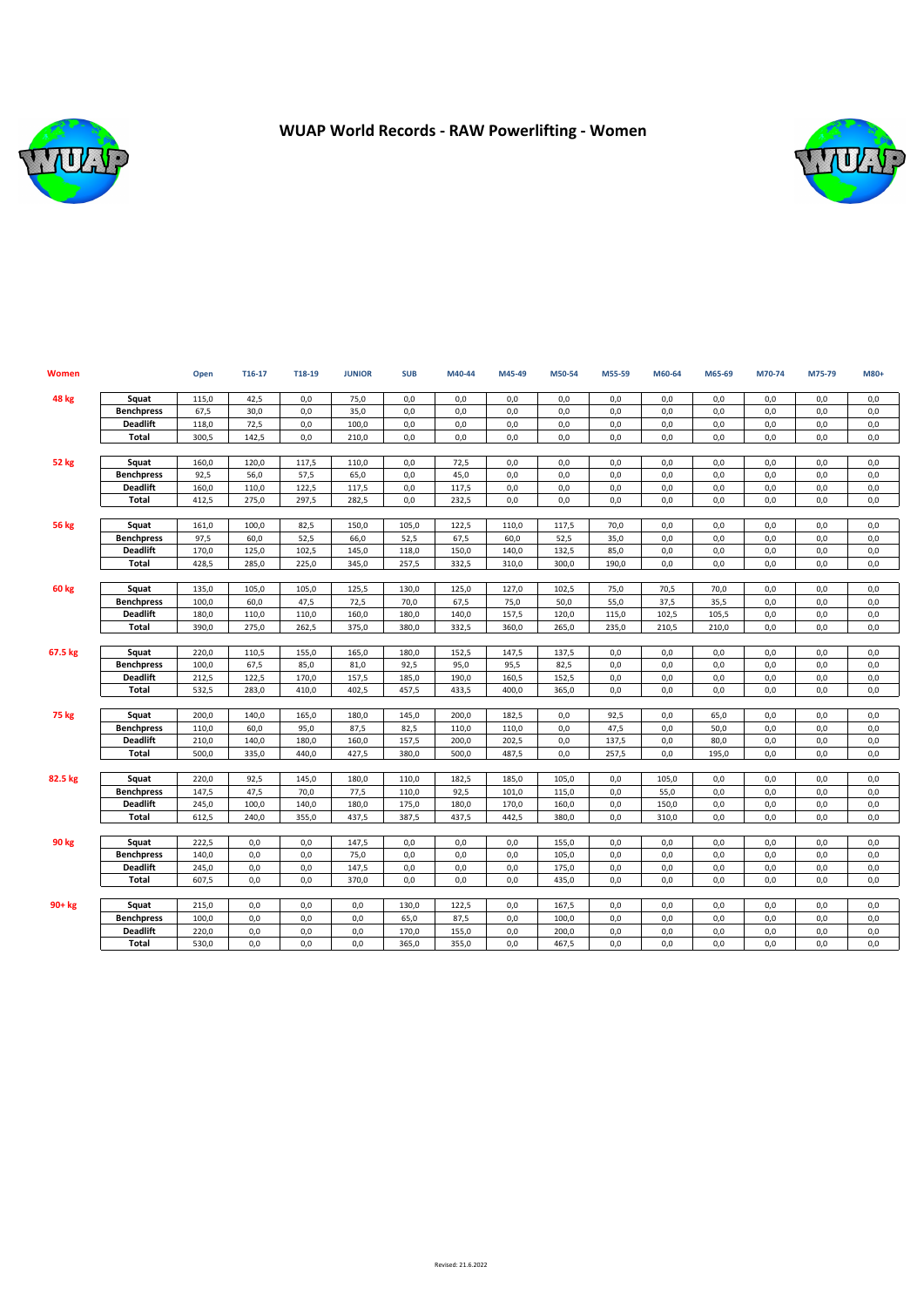| Women 48 kg   | Open  |                    |            |             | Submaster |                    |            |             | Junior |                            |            |             |
|---------------|-------|--------------------|------------|-------------|-----------|--------------------|------------|-------------|--------|----------------------------|------------|-------------|
| Squat         | 115,0 | M.Urbanowicz       | POL        | <b>EM19</b> |           |                    |            |             | 75,0   | R.Toplenszki               | <b>HUN</b> | <b>WM21</b> |
| Bench         | 67,5  | M.Urbanowicz       | POL        | <b>EM19</b> |           |                    |            |             | 35,0   | R.Toplenszki               | <b>HUN</b> | <b>WM21</b> |
| Deadlift      | 118,0 | M.Urbanowicz       | POL        | <b>EM19</b> |           |                    |            |             | 100,0  | R.Toplenszki               | <b>HUN</b> | <b>WM21</b> |
| Total         | 300,5 | M.Urbanowicz       | POL        | <b>EM19</b> |           |                    |            |             | 210,0  | R.Toplenszki               | <b>HUN</b> | <b>WM21</b> |
|               |       |                    |            |             |           |                    |            |             |        |                            |            |             |
|               |       |                    |            |             |           |                    |            |             |        |                            |            |             |
| Women 52 kg   | Open  |                    |            |             | Submaster |                    |            |             | Junior |                            |            |             |
| Squat         | 160,0 | M.Golob            | <b>SLO</b> | <b>WM17</b> |           |                    |            |             | 110,0  | <b>B.Roksolana</b>         | <b>UKR</b> | <b>EM19</b> |
| Bench         | 92,5  | M.Golob            | <b>SLO</b> | WM17        |           |                    |            |             | 65,0   | M.Siwek                    | GER        | EM19        |
| Deadlift      | 160,0 | M.Golob            | <b>SLO</b> | <b>EM17</b> |           |                    |            |             | 117,5  | <b>B.Roksolana</b>         | <b>UKR</b> | EM19        |
| Total         | 412,5 | M.Golob            | <b>SLO</b> | <b>WM17</b> |           |                    |            |             | 282,5  | <b>B.Roksolana</b>         | <b>UKR</b> | <b>EM19</b> |
|               |       |                    |            |             |           |                    |            |             |        |                            |            |             |
|               |       |                    |            |             |           |                    |            |             |        |                            |            |             |
| Women 56 kg   | Open  |                    |            |             | Submaster |                    |            |             | Junior |                            |            |             |
| Squat         | 161,0 | M. Golob           | Slo        | <b>EM19</b> | 105,0     | G.Kyselová         | <b>SVK</b> | <b>WM21</b> | 150,0  | B.Kováčiková               | <b>SVK</b> | <b>WM18</b> |
| Bench         | 97.5  | M. Golob           | Slo        | EM19        | 52,5      | K. Tresenriter     | <b>USA</b> | <b>US15</b> | 66,0   | V.Kurnat                   | <b>UKR</b> | <b>US21</b> |
| Deadlift      | 170,0 | M. Golob           | Slo        | <b>EM19</b> | 118,0     | G.Kyselová         | <b>SVK</b> | <b>WM21</b> | 145,0  | B.Kováčiková               | <b>SVK</b> | <b>WM18</b> |
| Total         | 428,5 | M. Golob           | Slo        | <b>EM19</b> | 257,5     | G.Kyselová         | <b>SVK</b> | <b>WM21</b> | 345,0  | B.Kováčiková               | <b>SVK</b> | <b>WM18</b> |
|               |       |                    |            |             |           |                    |            |             |        |                            |            |             |
|               |       |                    |            |             |           |                    |            |             |        |                            |            |             |
| Women 60 kg   | Open  |                    |            |             | Submaster |                    |            |             | Junior |                            |            |             |
| Squat         | 135,0 | L. Gvozdeva        | Rus        | <b>WM14</b> | 130,0     | C.Garhammer        | SUI        | <b>EM17</b> | 125,5  | F.Susa                     | <b>HUN</b> | <b>WM17</b> |
| Bench         | 100,0 | L. Gvozdeva        | Rus        | <b>WM14</b> | 70,0      | C.Garhammer        | SUI        | EM17        | 72,5   | L. Foss                    | <b>USA</b> | AC14        |
| Deadlift      | 180,0 | C.Garhammer        | SUI        | <b>EM17</b> | 180,0     | C.Garhammer        | SUI        | EM17        | 160,0  | A.Savić                    | SRB        | <b>WM18</b> |
| Total         | 390,0 | L. Gvozdeva        | Rus        | WM14        | 380,0     | C.Garhammer        | SUI        | EM17        | 375,0  | A.Savić                    | SRB        | <b>WM18</b> |
|               |       |                    |            |             |           |                    |            |             |        |                            |            |             |
|               |       |                    |            |             |           |                    |            |             |        |                            |            |             |
| Women 67.5 kg | Open  |                    |            |             | Submaster |                    |            |             | Junior |                            |            |             |
| Squat         | 220,0 | D.Herber           | GER        | <b>EM19</b> | 180,0     | E. Simova          | <b>SVK</b> | <b>EM15</b> | 165,0  | D.Kmeťová                  | <b>SVK</b> | <b>WM18</b> |
| Bench         | 100,0 | D.Herber           | GER        | <b>EM19</b> | 92,5      | E. Simova          | <b>SVK</b> | <b>EM15</b> | 81,0   | H.Kovács                   | <b>HUN</b> | <b>WM21</b> |
| Deadlift      | 212,5 | D.Herber           | GER        | <b>EM19</b> | 185,0     | E. Simova          | <b>SVK</b> | EM15        | 157,5  | D.Kmeťová                  | <b>SVK</b> | <b>WM18</b> |
| Total         | 532,5 | D.Herber           | GER        | <b>EM19</b> | 457,5     | E. Simova          | <b>SVK</b> | <b>EM15</b> | 402,5  | D.Kmeťová                  | <b>SVK</b> | <b>WM18</b> |
|               |       |                    |            |             |           |                    |            |             |        |                            |            |             |
|               |       |                    |            |             |           |                    |            |             |        |                            |            |             |
| Women 75 kg   | Open  |                    |            |             | Submaster |                    |            |             | Junior |                            |            |             |
| Squat         | 200,0 | E.Šimová           | <b>SVK</b> | <b>WM18</b> | 145,0     | A.Hajdú            | <b>HUN</b> | <b>WM21</b> | 180,0  | T.Brodetska                | <b>UKR</b> | <b>EM18</b> |
| Bench         | 110,0 | E.Šimová           | <b>SVK</b> | <b>WM21</b> | 82,5      | E.Daniels          | <b>USA</b> | <b>WM19</b> | 87,5   | T.Brodetska                | <b>UKR</b> | <b>EM18</b> |
|               |       | P.Kockova          |            |             |           | A.Hajdú            |            |             |        | T.Brodetska                |            |             |
| Deadlift      | 210,0 | E.Šimová           | CZE        | EM19        | 157,5     | A.Hajdú            | <b>HUN</b> | <b>WM21</b> | 160,0  | T.Brodetska                | <b>UKR</b> | <b>EM18</b> |
| Total         | 500,0 |                    | <b>SVK</b> | <b>WM21</b> | 380,0     |                    | <b>HUN</b> | <b>WM21</b> | 427,5  |                            | <b>UKR</b> | <b>EM18</b> |
|               |       |                    |            |             |           |                    |            |             |        |                            |            |             |
|               |       |                    |            |             | Submaster |                    |            |             | Junior |                            |            |             |
| Women 82.5 kg | Open  |                    |            |             |           |                    |            |             |        |                            |            |             |
| Squat         | 220,0 | N.Otter<br>N.Otter | GER        | <b>WM17</b> | 110,0     | S.Perry<br>S.Perry | <b>USA</b> | <b>WM19</b> | 180,0  | M. Lachmann<br>M. Lachmann | <b>HUN</b> | <b>EM15</b> |
| Bench         | 147,5 | N.Otter            | GER        | <b>WM17</b> | 110,0     | S.Perry            | <b>USA</b> | <b>WM19</b> | 77,5   | M. Lachmann                | <b>HUN</b> | <b>EM15</b> |
| Deadlift      | 245,0 |                    | GER        | WM17        | 175,0     |                    | <b>USA</b> | <b>WM19</b> | 180,0  |                            | <b>HUN</b> | <b>EM15</b> |
| Total         | 612,5 | N.Otter            | GER        | WM17        | 387,5     | S.Perry            | <b>USA</b> | <b>WM19</b> | 437,5  | M. Lachmann                | <b>HUN</b> | <b>EM15</b> |
|               |       |                    |            |             |           |                    |            |             |        |                            |            |             |
|               |       |                    |            |             |           |                    |            |             |        |                            |            |             |
| Women 90 kg   | Open  |                    |            |             | Submaster |                    |            |             | Junior |                            |            |             |
| Squat         | 222,5 | N.Otter            | GER        | <b>EM17</b> |           |                    |            |             | 147,5  | S.Kupitz                   | <b>USA</b> | US21        |
| Bench         | 140,0 | N.Otter            | GER        | <b>EM17</b> |           |                    |            |             | 75,0   | S.Kupitz                   | <b>USA</b> | US21        |
| Deadlift      | 245,0 | N.Otter            | GER        | <b>EM17</b> |           |                    |            |             | 147,5  | S.Kupitz                   | <b>USA</b> | US21        |
| Total         | 607,5 | N.Otter            | GER        | <b>EM17</b> |           |                    |            |             | 370,0  | S.Kupitz                   | <b>USA</b> | <b>US21</b> |
|               |       |                    |            |             |           |                    |            |             |        |                            |            |             |
|               |       |                    |            |             |           |                    |            |             |        |                            |            |             |
| Women 90+ kg  | Open  |                    |            |             | Submaster |                    |            |             | Junior |                            |            |             |
| Squat         | 215,0 | K.Koszela          | POL        | <b>EM18</b> | 130,0     | T.Robinson         | <b>USA</b> | <b>WM18</b> |        |                            |            |             |
| Bench         | 100,0 | L.Ritchie          | <b>USA</b> | WM19        | 65,0      | T.Robinson         | <b>USA</b> | <b>WM18</b> |        |                            |            |             |
| Deadlift      | 220,0 | K.Koszela          | POL        | <b>EM18</b> | 170,0     | T.Robinson         | <b>USA</b> | <b>WM18</b> |        |                            |            |             |
| Total         | 530,0 | K.Koszela          | POL        | <b>EM18</b> | 365,0     | T.Robinson         | <b>USA</b> | <b>WM18</b> |        |                            |            |             |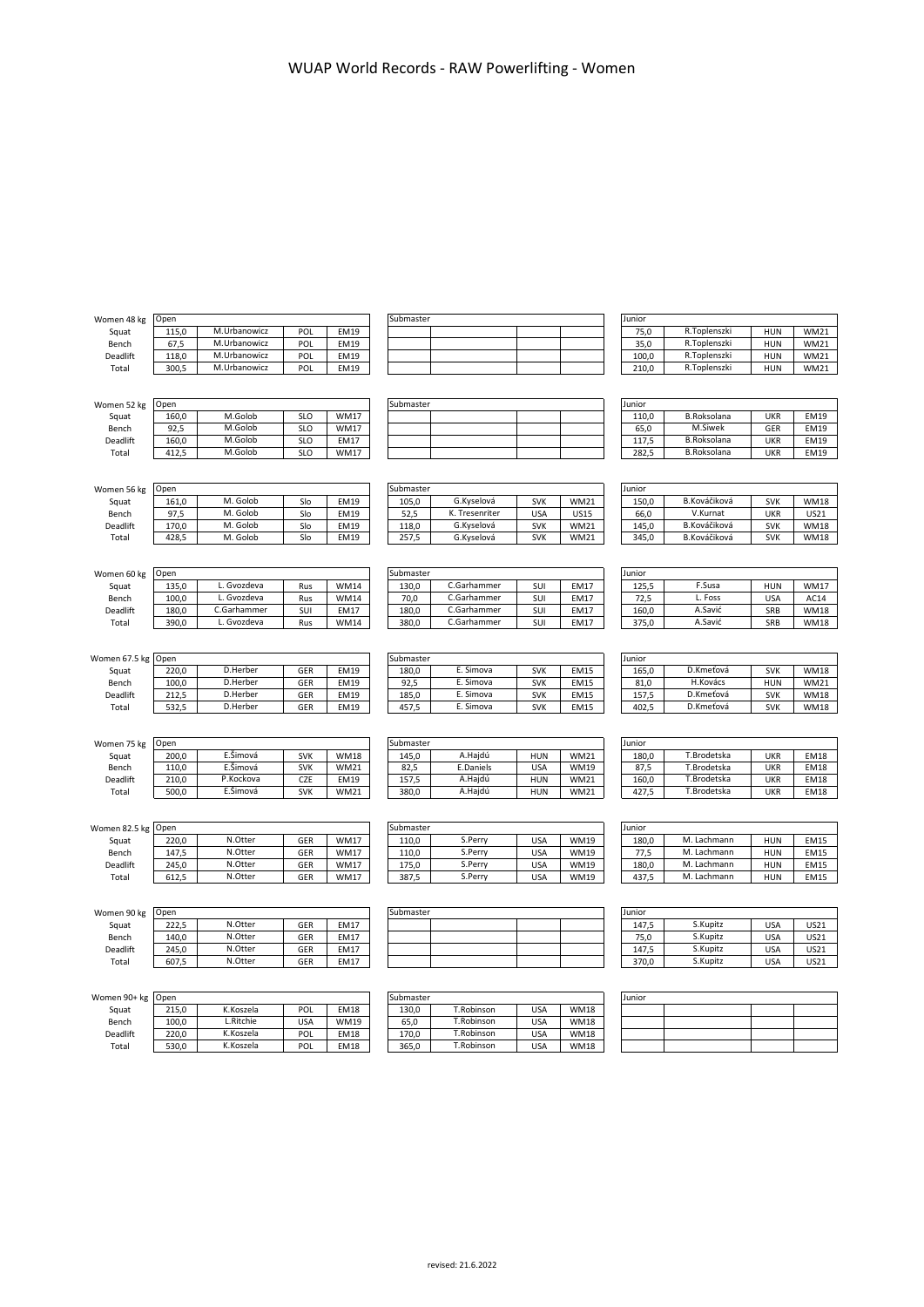## WUAP World Records - RAW Powerlifting - Women

| Women 48 kg   | T16-17 |                 |            |             | T18-19 |              |            |             |
|---------------|--------|-----------------|------------|-------------|--------|--------------|------------|-------------|
| Squat         | 42,5   | <b>B.Than</b>   | <b>USA</b> | US21        |        |              |            |             |
| Bench         | 30,0   | <b>B.Than</b>   | <b>USA</b> | US21        |        |              |            |             |
| Deadlift      | 72,5   | <b>B.Than</b>   | <b>USA</b> | US21        |        |              |            |             |
| Total         | 142,5  | <b>B.Than</b>   | <b>USA</b> | US21        |        |              |            |             |
|               |        |                 |            |             |        |              |            |             |
|               |        |                 |            |             |        |              |            |             |
| Women 52 kg   | T16-17 |                 |            |             | T18-19 |              |            |             |
| Squat         | 120,0  | V.Ťapková       | <b>SVK</b> | <b>WM21</b> | 117,5  | T.Patelczyk  | POL        | <b>EM18</b> |
| Bench         | 56,0   | J.Krastenicsova | <b>CZE</b> | <b>WM17</b> | 57,5   | T.Patelczyk  | <b>POL</b> | <b>EM18</b> |
| Deadlift      | 110,0  | V.Ťapková       | <b>SVK</b> | <b>WM21</b> | 122,5  | T.Patelczyk  | POL        | <b>EM18</b> |
| Total         | 275,0  | V.Ťapková       | <b>SVK</b> | <b>WM21</b> | 297,5  | T.Patelczyk  | <b>POL</b> | <b>EM18</b> |
|               |        |                 |            |             |        |              |            |             |
|               |        |                 |            |             |        |              |            |             |
| Women 56 kg   | T16-17 |                 |            |             | T18-19 |              |            |             |
| Squat         | 100,0  | V.Kurnat        | <b>UKR</b> | <b>US17</b> | 82,5   | K. Kurowski  | <b>USA</b> | US16        |
| Bench         | 60,0   | V.Kurnat        | <b>UKR</b> | <b>US17</b> | 52,5   | K. Kurowski  | <b>USA</b> | <b>WM16</b> |
| Deadlift      | 125,0  | V.Kurnat        | <b>UKR</b> | <b>US17</b> | 102,5  | K. Kurowski  | <b>USA</b> | US16        |
| Total         | 285,0  | V.Kurnat        | <b>UKR</b> | <b>US17</b> | 225,0  | K. Kurowski  | <b>USA</b> | <b>US16</b> |
|               |        |                 |            |             |        |              |            |             |
|               |        |                 |            |             |        |              |            |             |
| Women 60 kg   | T16-17 |                 |            |             | T18-19 |              |            |             |
| Squat         | 105,0  | R. Bohus        | <b>HUN</b> | <b>EM16</b> | 105,0  | A Szilagyi   | <b>HUN</b> | EM16        |
| Bench         | 60,0   | R. Bohus        | <b>HUN</b> | <b>EM16</b> | 47,5   | A Szilagyi   | <b>HUN</b> | EM16        |
| Deadlift      | 110,0  | R. Bohus        | <b>HUN</b> | EM16        | 110,0  | A Szilagyi   | <b>HUN</b> | EM16        |
| Total         | 275,0  | R. Bohus        | <b>HUN</b> | EM16        | 262,5  | A Szilagyi   | <b>HUN</b> | EM16        |
|               |        |                 |            |             |        |              |            |             |
|               |        |                 |            |             |        |              |            |             |
| Women 67.5 kg | T16-17 |                 |            |             | T18-19 |              |            |             |
| Squat         | 110,5  | M.Valková       | <b>SVK</b> | <b>WM18</b> | 155,0  | M.Zemanova   | <b>CZE</b> | <b>EM19</b> |
| Bench         | 67,5   | M.Pepich        | <b>USA</b> | US21        | 85,0   | M.Zemanova   | <b>CZE</b> | <b>EM19</b> |
| Deadlift      | 122,5  | E.Nehezova      | <b>SVK</b> | <b>EM19</b> | 170,0  | M.Zemanova   | <b>CZE</b> | <b>EM19</b> |
| Total         | 283,0  | L.Napora        | POL        | <b>EM18</b> | 410,0  | M.Zemanova   | <b>CZE</b> | <b>EM19</b> |
|               |        |                 |            |             |        |              |            |             |
| Women 75 kg   | T16-17 |                 |            |             | T18-19 |              |            |             |
| Squat         | 140,0  | R.Hrbčeková     | <b>SVK</b> | <b>WM21</b> | 165,0  | P.Rakučáková | <b>SVK</b> | <b>EM22</b> |
| Bench         | 60,0   | R.Hrbčeková     | <b>SVK</b> | <b>WM21</b> | 95,0   | P.Rakučáková | <b>SVK</b> | <b>EM22</b> |
| Deadlift      | 140,0  | K.Kastelic      | SVN        | <b>WM18</b> | 180,0  | P.Rakučáková | <b>SVK</b> | <b>EM22</b> |
| Total         | 335,0  | R.Hrbčeková     | <b>SVK</b> | <b>WM21</b> | 440,0  | P.Rakučáková | <b>SVK</b> | <b>EM22</b> |
|               |        |                 |            |             |        |              |            |             |
|               |        |                 |            |             |        |              |            |             |
| Women 82.5 kg | T16-17 |                 |            |             | T18-19 |              |            |             |
| Squat         | 92,5   | A.Hughes        | <b>USA</b> | US21        | 145,0  | T.Krajcová   | <b>SVK</b> | <b>WM18</b> |
| Bench         | 47,5   | A.Hughes        | <b>USA</b> | US21        | 70,0   | T.Krajcová   | <b>SVK</b> | <b>WM18</b> |
| Deadlift      | 100,0  | A.Hughes        | <b>USA</b> | US21        | 140,0  | T.Krajcová   | <b>SVK</b> | <b>WM18</b> |
| Total         | 240,0  | A.Hughes        | <b>USA</b> | US21        | 355,0  | T.Krajcová   | <b>SVK</b> | <b>WM18</b> |
|               |        |                 |            |             |        |              |            |             |
|               |        |                 |            |             |        |              |            |             |
| Women 90 kg   | T16-17 |                 |            |             | T18-19 |              |            |             |
| Squat         |        |                 |            |             |        |              |            |             |
| Bench         |        |                 |            |             |        |              |            |             |
| Deadlift      |        |                 |            |             |        |              |            |             |
| Total         |        |                 |            |             |        |              |            |             |
|               |        |                 |            |             |        |              |            |             |
|               |        |                 |            |             |        |              |            |             |
| Women 90+ kg  | T16-17 |                 |            |             | T18-19 |              |            |             |
| Squat         |        |                 |            |             |        |              |            |             |
| Bench         |        |                 |            |             |        |              |            |             |
| Deadlift      |        |                 |            |             |        |              |            |             |
| Total         |        |                 |            |             |        |              |            |             |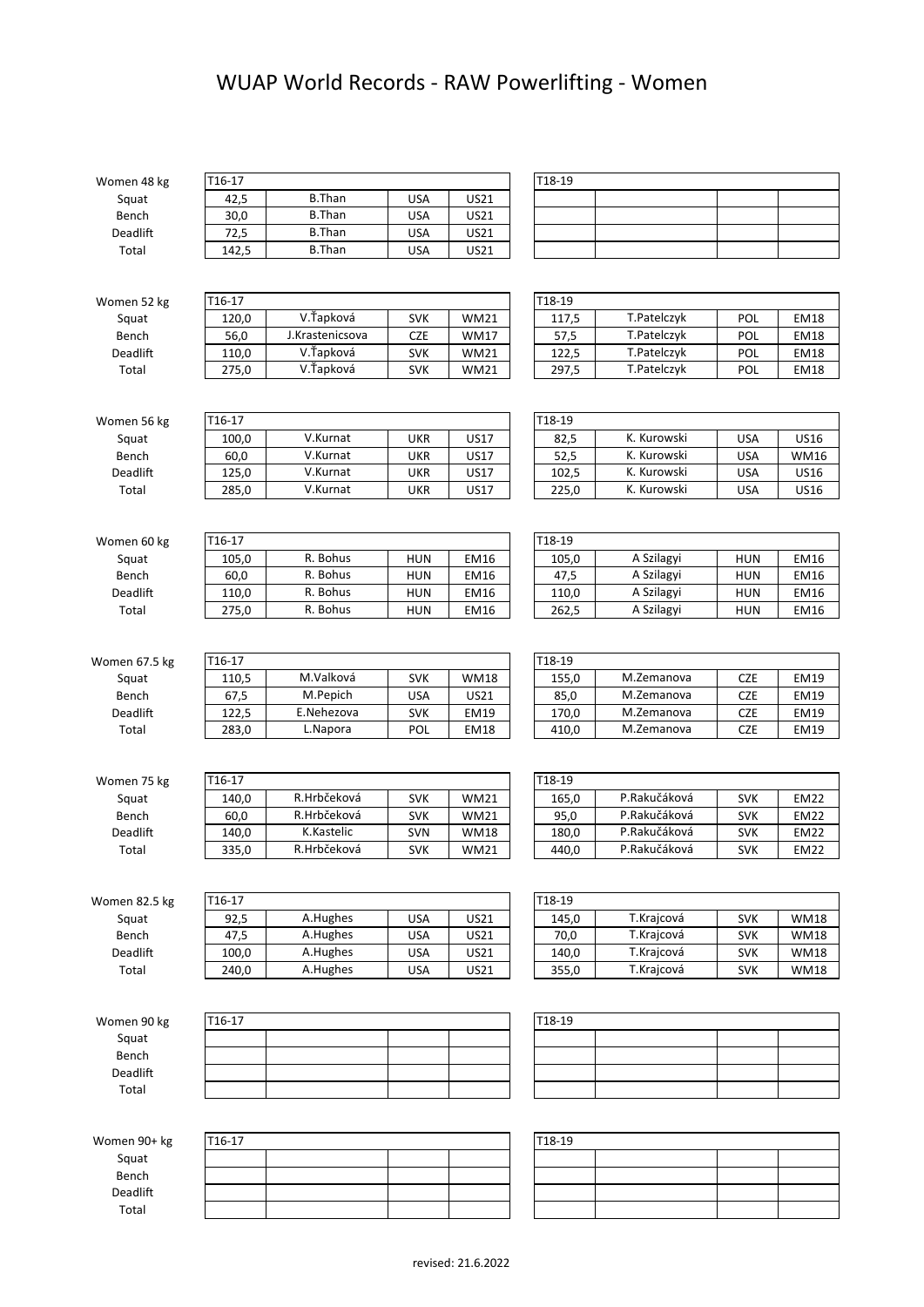| Women 48 kg          | M40-44        |            |            |                            | M45-49 |                        |                   |             | M50-54        |                    |                          |             |
|----------------------|---------------|------------|------------|----------------------------|--------|------------------------|-------------------|-------------|---------------|--------------------|--------------------------|-------------|
| Squat                |               |            |            |                            |        |                        |                   |             |               |                    |                          |             |
| Bench                |               |            |            |                            |        |                        |                   |             |               |                    |                          |             |
| Deadlift             |               |            |            |                            |        |                        |                   |             |               |                    |                          |             |
| Total                |               |            |            |                            |        |                        |                   |             |               |                    |                          |             |
|                      |               |            |            |                            |        |                        |                   |             |               |                    |                          |             |
|                      | M40-44        |            |            |                            | M45-49 |                        |                   |             | M50-54        |                    |                          |             |
| Women 52 kg          |               | H.Sargsyan | ARM        | <b>EM22</b>                |        |                        |                   |             |               |                    |                          |             |
| Squat<br>Bench       | 72,5<br>45,0  | Á.Papp     | HUN        | <b>WM21</b>                |        |                        |                   |             |               |                    |                          |             |
| Deadlift             | 117,5         | Á.Papp     | <b>HUN</b> | <b>WM21</b>                |        |                        |                   |             |               |                    |                          |             |
| Total                | 232,5         | Á.Papp     | <b>HUN</b> | <b>WM21</b>                |        |                        |                   |             |               |                    |                          |             |
|                      |               |            |            |                            |        |                        |                   |             |               |                    |                          |             |
|                      |               |            |            |                            |        |                        |                   |             |               |                    |                          |             |
| Women 56 kg          | M40-44        |            |            |                            | M45-49 |                        |                   |             | M50-54        |                    |                          |             |
| Squat                | 122,5         | M.Swirska  | POL        | EM19                       | 110,0  | M.Zazvonilová          | CZE               | <b>WM18</b> | 117,5         | K.Ferkel           | HUN                      | WM21        |
| Bench                | 67,5          | M.Swirska  | POL        | <b>WM18</b>                | 60,0   | M.Zazvonilová          | CZE               | <b>WM18</b> | 52,5          | K.Ferkel           | <b>HUN</b>               | WM21        |
| Deadlift             | 150,0         | M.Swirska  | POL        | <b>WM18</b>                | 140,0  | M.Zazvonilová          | CZE               | <b>WM18</b> | 132,5         | K.Ferkel           | <b>HUN</b>               | <b>WM21</b> |
| Total                | 332,5         | M.Swirska  | POL        | <b>WM18</b>                | 310,0  | M.Zazvonilová          | CZE               | <b>WM18</b> | 300,0         | K.Ferkel           | <b>HUN</b>               | WM21        |
|                      |               |            |            |                            |        |                        |                   |             |               |                    |                          |             |
|                      |               |            |            |                            |        |                        |                   |             |               |                    |                          |             |
| Women 60 kg          | M40-44        |            |            |                            | M45-49 |                        |                   |             | M50-54        |                    |                          |             |
| Squat                | 125,0         | T.Timan    | <b>USA</b> | <b>USN19</b>               | 127,0  | M.Świrska              | POL               | <b>WM21</b> | 102,5         | H.Woltjen          | GER                      | <b>WM16</b> |
| Bench                | 67,5          | T.Timan    | <b>USA</b> | <b>USN19</b>               | 75,0   | M.Świrska              | POL               | <b>WM21</b> | 50,0          | H.Woltjen          | GER                      | <b>WM16</b> |
| Deadlift             | 140,0         | T.Timan    | <b>USA</b> | <b>USN19</b>               | 157,5  | M.Świrska              | POL               | <b>WM21</b> | 120,0         | G.J.Jablonovszkiné | <b>HUN</b>               | WM21        |
| Total                | 332,5         | T.Timan    | <b>USA</b> | <b>USN19</b>               | 360,0  | M.Świrska              | POL               | <b>WM21</b> | 265,0         | H.Woltjen          | GER                      | WM16        |
|                      |               |            |            |                            |        |                        |                   |             |               |                    |                          |             |
|                      | M40-44        |            |            |                            | M45-49 |                        |                   |             | M50-54        |                    |                          |             |
| Women 67.5 kg        |               | M. Baszo   |            |                            | 147,5  | Dr. K. Schindlerne Kis |                   | <b>WM16</b> |               | J. Burgland        |                          | <b>US15</b> |
| Squat<br>Bench       | 152,5<br>95,0 | M. Baszo   | Hun<br>Hun | <b>WM17</b><br><b>WM17</b> | 95,5   | H.Tuba                 | Hun<br><b>HUN</b> | <b>WM21</b> | 137,5<br>82,5 | J. Burgland        | <b>USA</b><br><b>USA</b> | <b>US15</b> |
| Deadlift             | 190,0         | M. Baszo   | Hun        | <b>WM17</b>                | 160,5  | H.Tuba                 | <b>HUN</b>        | <b>WM21</b> | 152,5         | J. Burgland        | <b>USA</b>               | WM15        |
| Total                | 433,5         |            |            | <b>WM17</b>                | 400,0  | Dr. K. Schindlerne Kis | Hun               | <b>WM16</b> | 365,0         | J. Burgland        | <b>USA</b>               | <b>US15</b> |
|                      |               |            |            |                            |        |                        |                   |             |               |                    |                          |             |
|                      |               | M. Baszo   | Hun        |                            |        |                        |                   |             |               |                    |                          |             |
|                      |               |            |            |                            |        |                        |                   |             |               |                    |                          |             |
| Women 75 kg          | M40-44        |            |            |                            | M45-49 |                        |                   |             | M50-54        |                    |                          |             |
| Squat                | 200,0         | E.Šimová   | <b>SVK</b> | <b>WM18</b>                | 182,5  | <b>B.</b> Gordon       | <b>USA</b>        | <b>WM15</b> |               |                    |                          |             |
| Bench                | 110,0         | E.Šimová   | <b>SVK</b> | <b>WM21</b>                | 110,0  | M.Bazsó                | <b>HUN</b>        | <b>WM21</b> |               |                    |                          |             |
| Deadlift             | 200,0         | E.Šimová   | <b>SVK</b> | <b>WM21</b>                | 202,5  | M.Bazsó                | <b>HUN</b>        | <b>WM21</b> |               |                    |                          |             |
| Total                | 500,0         | E.Šimová   | <b>SVK</b> | <b>WM21</b>                | 487,5  | M.Bazsó                | <b>HUN</b>        | <b>WM21</b> |               |                    |                          |             |
|                      |               |            |            |                            |        |                        |                   |             |               |                    |                          |             |
|                      |               |            |            |                            |        |                        |                   |             |               |                    |                          |             |
| Women 82.5 kg M40-44 |               |            |            |                            | M45-49 |                        |                   |             | M50-54        |                    |                          |             |
| Squat                | 182,5         | T.Hayes    | <b>USA</b> | <b>WM19</b>                | 185,0  | T.Hayes                | <b>USA</b>        | US21        | 105,0         | K.Ribb             | GER                      | <b>WM21</b> |
| Bench                | 92,5          | T.Hayes    | <b>USA</b> | <b>WM19</b>                | 101,0  | K.Ribb                 | GER               | EM19        | 115,0         | K.Ribb             | GER                      | WM21        |
| Deadlift             | 180,0         | T.Hayes    | <b>USA</b> | <b>WM19</b>                | 170,0  | T.Hayes                | <b>USA</b>        | US21        | 160,0         | K.Ribb             | GER                      | <b>WM21</b> |
| Total                | 437,5         | T.Hayes    | <b>USA</b> | <b>WM19</b>                | 442,5  | T.Hayes                | <b>USA</b>        | US21        | 380,0         | K.Ribb             | GER                      | <b>WM21</b> |
|                      |               |            |            |                            |        |                        |                   |             |               |                    |                          |             |
|                      |               |            |            |                            |        |                        |                   |             |               |                    |                          |             |
| Women 90 kg          | M40-44        |            |            |                            | M45-49 |                        |                   |             | M50-54        |                    |                          |             |
| Squat                |               |            |            |                            |        |                        |                   |             | 155,0         | I.Gyorgy           | <b>HUN</b>               | <b>WM21</b> |
| Bench                |               |            |            |                            |        |                        |                   |             | 105,0         | I.Gyorgy           | <b>HUN</b>               | <b>WM21</b> |
| Deadlift             |               |            |            |                            |        |                        |                   |             | 175,0         | I.Gyorgy           | <b>HUN</b>               | WM21        |
| Total                |               |            |            |                            |        |                        |                   |             | 435,0         | I.Gyorgy           | <b>HUN</b>               | WM21        |

| Women 90+ kg M40-44 |       |            |            |             | M45-49 |  |  | M50-54 |           |            |             |
|---------------------|-------|------------|------------|-------------|--------|--|--|--------|-----------|------------|-------------|
| Squat               | 122.5 | D.Jackson  | USA        | US17        |        |  |  | 167.5  | Ritchie   | <b>USA</b> | <b>WM19</b> |
| Bench               | 87.5  | D.Jackson  | <b>USA</b> | <b>US17</b> |        |  |  | 100.0  | .Ritchie  | <b>USA</b> | <b>WM19</b> |
| Deadlift            | 155.0 | T.Robinson | <b>USA</b> | <b>WM19</b> |        |  |  | 200.0  | Ritchie   | <b>USA</b> | <b>WM19</b> |
| Total               | 355,0 | D.Jackson  | <b>USA</b> | US17        |        |  |  | 467,5  | L.Ritchie | <b>USA</b> | <b>WM19</b> |

|            |     |             | M45-49 |  |  | M50-54 |           |
|------------|-----|-------------|--------|--|--|--------|-----------|
| D.Jackson  | USA | <b>US17</b> |        |  |  | 167.5  | L.Ritchie |
| D.Jackson  | USA | US17        |        |  |  | 100.0  | L.Ritchie |
| T.Robinson | USA | <b>WM19</b> |        |  |  | 200.0  | L.Ritchie |
| D.Jackson  | USA | US17        |        |  |  | 467.5  | L.Ritchie |

| M50-54 |           |            |             |
|--------|-----------|------------|-------------|
| 167.5  | L.Ritchie | <b>USA</b> | <b>WM19</b> |
| 100,0  | L.Ritchie | <b>USA</b> | <b>WM19</b> |
| 200.0  | L.Ritchie | <b>USA</b> | <b>WM19</b> |
| 467.5  | L.Ritchie | <b>USA</b> | WM19        |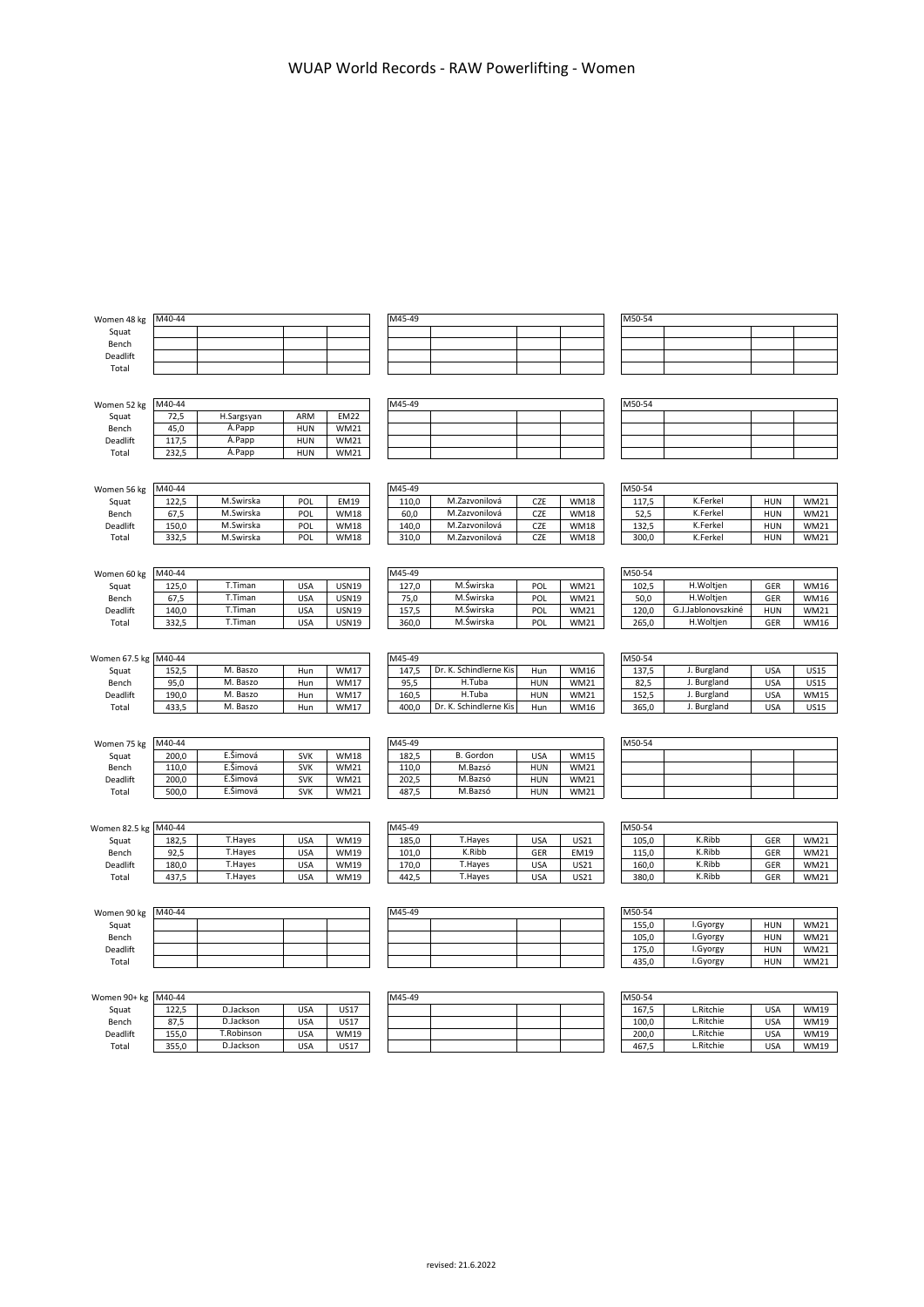| Women 48 kg          | M55-59 |              |            |             | M60-64 |                 |            |             | M65-69 |                 |            |             |
|----------------------|--------|--------------|------------|-------------|--------|-----------------|------------|-------------|--------|-----------------|------------|-------------|
| Squat                |        |              |            |             |        |                 |            |             |        |                 |            |             |
| Bench                |        |              |            |             |        |                 |            |             |        |                 |            |             |
| Deadlift             |        |              |            |             |        |                 |            |             |        |                 |            |             |
| Total                |        |              |            |             |        |                 |            |             |        |                 |            |             |
|                      |        |              |            |             |        |                 |            |             |        |                 |            |             |
|                      |        |              |            |             |        |                 |            |             |        |                 |            |             |
| Women 52 kg          | M55-59 |              |            |             | M60-64 |                 |            |             | M65-69 |                 |            |             |
| Squat                |        |              |            |             |        |                 |            |             |        |                 |            |             |
| Bench                |        |              |            |             |        |                 |            |             |        |                 |            |             |
| Deadlift             |        |              |            |             |        |                 |            |             |        |                 |            |             |
| Total                |        |              |            |             |        |                 |            |             |        |                 |            |             |
|                      |        |              |            |             |        |                 |            |             |        |                 |            |             |
| Women 56 kg          | M55-59 |              |            |             | M60-64 |                 |            |             | M65-69 |                 |            |             |
| Squat                | 70,0   | N.Szombatova | <b>SVK</b> | EM19        |        |                 |            |             |        |                 |            |             |
| Bench                | 35,0   | N.Szombatova | <b>SVK</b> | EM19        |        |                 |            |             |        |                 |            |             |
| Deadlift             | 85,0   | N.Szombatova | <b>SVK</b> | EM19        |        |                 |            |             |        |                 |            |             |
| Total                | 190,0  | N.Szombatova | <b>SVK</b> | <b>EM19</b> |        |                 |            |             |        |                 |            |             |
|                      |        |              |            |             |        |                 |            |             |        |                 |            |             |
|                      |        |              |            |             |        |                 |            |             |        |                 |            |             |
| Women 60 kg          | M55-59 |              |            |             | M60-64 |                 |            |             | M65-69 |                 |            |             |
| Squat                | 75,0   | E.Szombatová | <b>SVK</b> | <b>WM18</b> | 70,5   | K. Baranovicova | <b>SVK</b> | EM17        | 70,0   | K. Baranovicova | <b>SVK</b> | <b>WM18</b> |
| Bench                | 55,0   | J.Kuckelman  | <b>USA</b> | <b>US17</b> | 37,5   | K. Baranovicova | <b>SVK</b> | EM17        | 35,5   | K. Baranovicova | <b>SVK</b> | <b>EM19</b> |
| Deadlift             | 115,0  | J.Kuckelman  | <b>USA</b> | US17        | 102,5  | K. Baranovicova | <b>SVK</b> | <b>EM17</b> | 105,5  | K. Baranovicova | <b>SVK</b> | <b>EM19</b> |
| Total                | 235,0  | J.Kuckelman  | <b>USA</b> | US17        | 210,5  | K. Baranovicova | <b>SVK</b> | <b>EM17</b> | 210,0  | K. Baranovicova | <b>SVK</b> | <b>WM18</b> |
|                      |        |              |            |             |        |                 |            |             |        |                 |            |             |
|                      |        |              |            |             | M60-64 |                 |            |             | M65-69 |                 |            |             |
| Women 67.5 kg M55-59 |        |              |            |             |        |                 |            |             |        |                 |            |             |
| Squat                |        |              |            |             |        |                 |            |             |        |                 |            |             |
| Bench                |        |              |            |             |        |                 |            |             |        |                 |            |             |
| Deadlift<br>Total    |        |              |            |             |        |                 |            |             |        |                 |            |             |
|                      |        |              |            |             |        |                 |            |             |        |                 |            |             |
|                      |        |              |            |             |        |                 |            |             |        |                 |            |             |
| Women 75 kg          | M55-59 |              |            |             | M60-64 |                 |            |             | M65-69 |                 |            |             |
| Squat                | 92,5   | L.J.Green    | <b>USA</b> | <b>US18</b> |        |                 |            |             | 65,0   | E. Ujvari       | Hun        | EM16        |
| Bench                | 47,5   | L.J.Green    | <b>USA</b> | <b>US18</b> |        |                 |            |             | 50,0   | E. Ujvari       | Hun        | <b>EM16</b> |
| Deadlift             | 137,5  | L.J.Green    | <b>USA</b> | <b>US18</b> |        |                 |            |             | 80,0   | E. Ujvari       | Hun        | EM16        |
| Total                | 257,5  | L.J.Green    | <b>USA</b> | <b>US18</b> |        |                 |            |             | 195.0  | E. Ujvari       | Hun        | <b>EM16</b> |
|                      |        |              |            |             |        |                 |            |             |        |                 |            |             |
|                      |        |              |            |             |        |                 |            |             |        |                 |            |             |
| Women 82.5 kg        | M55-59 |              |            |             | M60-64 |                 |            |             | M65-69 |                 |            |             |
| Squat                |        |              |            |             | 105,0  | K. Rohrmann     | <b>HUN</b> | EM16        |        |                 |            |             |
| Bench                |        |              |            |             | 55,0   | K. Rohrmann     | HUN        | <b>EM16</b> |        |                 |            |             |
| Deadlift             |        |              |            |             | 150,0  | K. Rohrmann     | <b>HUN</b> | EM16        |        |                 |            |             |
| Total                |        |              |            |             | 310,0  | K. Rohrmann     | <b>HUN</b> | EM16        |        |                 |            |             |
|                      |        |              |            |             |        |                 |            |             |        |                 |            |             |
| Women 90 kg          | M55-59 |              |            |             | M60-64 |                 |            |             | M65-69 |                 |            |             |
| Squat                |        |              |            |             |        |                 |            |             |        |                 |            |             |
| Bench                |        |              |            |             |        |                 |            |             |        |                 |            |             |
| Deadlift             |        |              |            |             |        |                 |            |             |        |                 |            |             |
| Total                |        |              |            |             |        |                 |            |             |        |                 |            |             |
|                      |        |              |            |             |        |                 |            |             |        |                 |            |             |
|                      |        |              |            |             |        |                 |            |             |        |                 |            |             |

| Women 90+ kg M55-59 |  |  | M60-64 |  |  | M65-69 |
|---------------------|--|--|--------|--|--|--------|
| Squat               |  |  |        |  |  |        |
| Bench               |  |  |        |  |  |        |
| Deadlift            |  |  |        |  |  |        |
| Total               |  |  |        |  |  |        |

| 60-64 |  |  |
|-------|--|--|
|       |  |  |
|       |  |  |
|       |  |  |
|       |  |  |

| M65-69 |  |  |
|--------|--|--|
|        |  |  |
|        |  |  |
|        |  |  |
|        |  |  |